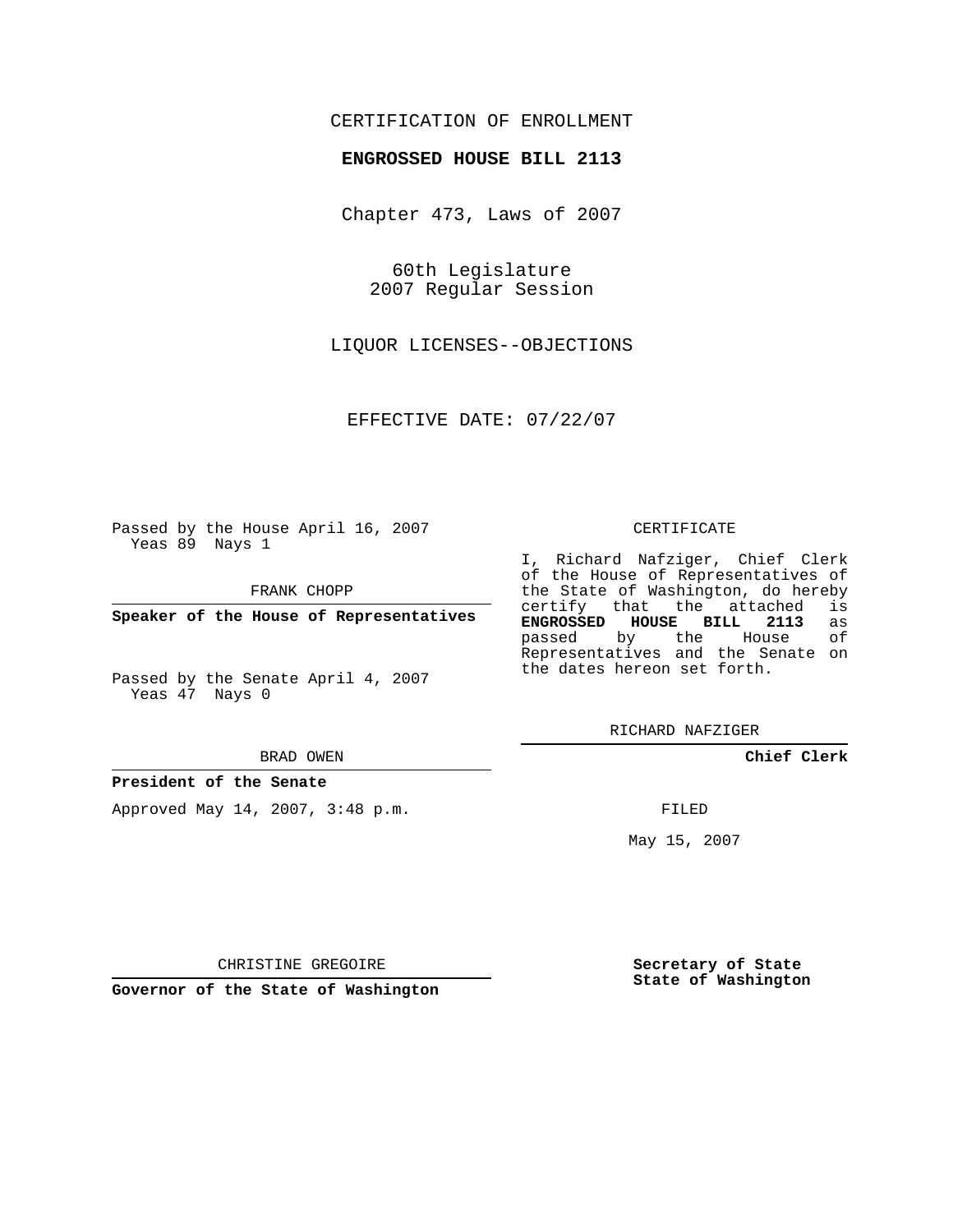# **ENGROSSED HOUSE BILL 2113** \_\_\_\_\_\_\_\_\_\_\_\_\_\_\_\_\_\_\_\_\_\_\_\_\_\_\_\_\_\_\_\_\_\_\_\_\_\_\_\_\_\_\_\_\_

\_\_\_\_\_\_\_\_\_\_\_\_\_\_\_\_\_\_\_\_\_\_\_\_\_\_\_\_\_\_\_\_\_\_\_\_\_\_\_\_\_\_\_\_\_

### AS AMENDED BY THE SENATE

Passed Legislature - 2007 Regular Session

**State of Washington 60th Legislature 2007 Regular Session By** Representatives Williams, Goodman, Green, Hunt and Simpson Read first time 02/08/2007. Referred to Committee on Commerce & Labor.

 1 AN ACT Relating to objections by cities, towns, and counties to the 2 issuance of liquor licenses; and amending RCW 66.24.010.

3 BE IT ENACTED BY THE LEGISLATURE OF THE STATE OF WASHINGTON:

 4 **Sec. 1.** RCW 66.24.010 and 2006 c 359 s 1 are each amended to read 5 as follows:

 (1) Every license shall be issued in the name of the applicant, and the holder thereof shall not allow any other person to use the license. (2) For the purpose of considering any application for a license, 9 or the renewal of a license, the board may cause an inspection of the premises to be made, and may inquire into all matters in connection with the construction and operation of the premises. For the purpose of reviewing any application for a license and for considering the 13 denial, suspension  $((\theta \oplus f))_T$  revocation, or renewal or denial thereof, of any license, the liquor control board may consider any prior criminal 15 conduct of the applicant including an administrative violation history 16 record with the board and a criminal history record information check. The board may submit the criminal history record information check to the Washington state patrol and to the identification division of the federal bureau of investigation in order that these agencies may search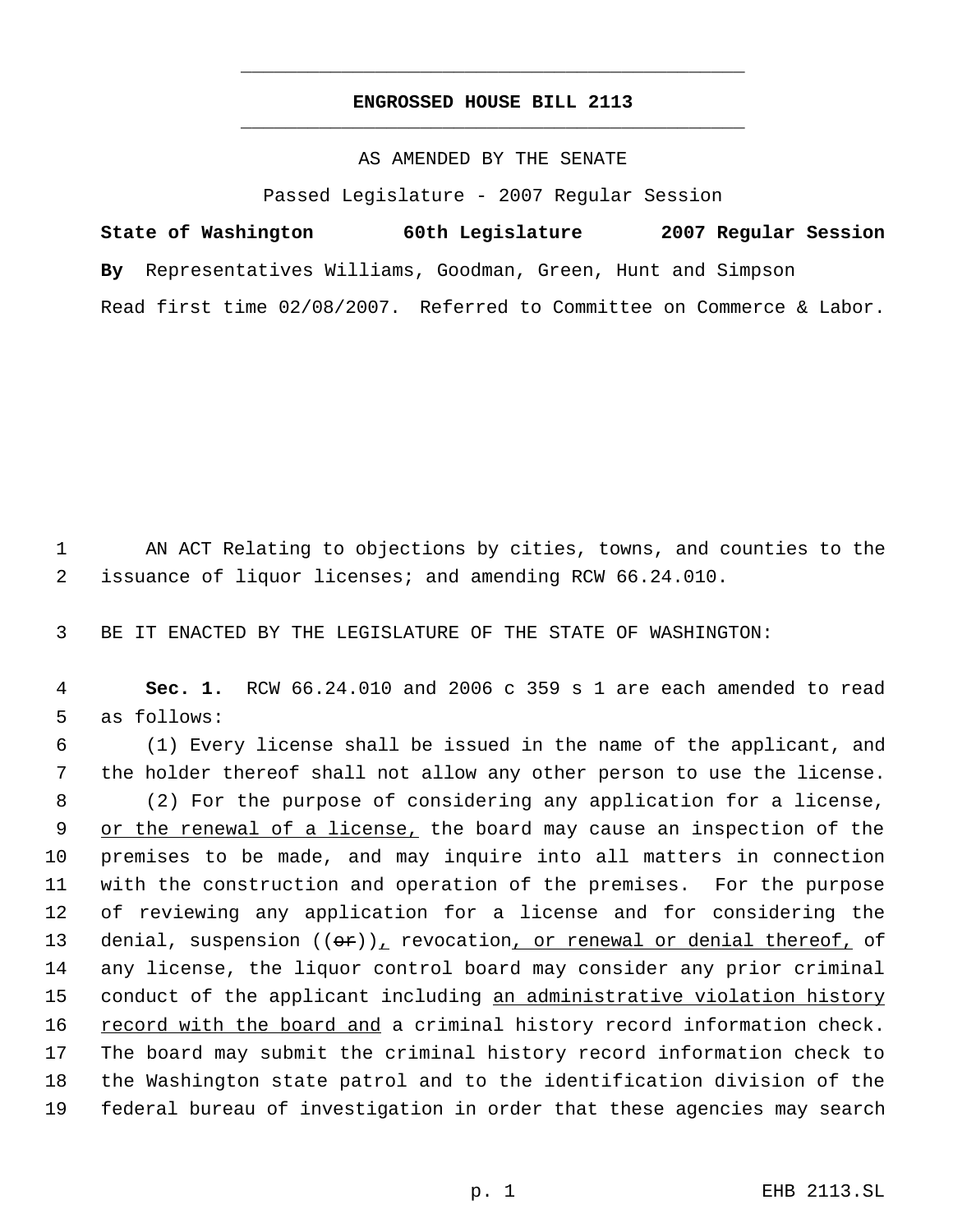their records for prior arrests and convictions of the individual or individuals who filled out the forms. The board shall require fingerprinting of any applicant whose criminal history record information check is submitted to the federal bureau of investigation. The provisions of RCW 9.95.240 and of chapter 9.96A RCW shall not apply to such cases. Subject to the provisions of this section, the board 7 may, in its discretion, grant or ((refuse)) deny the renewal or license applied for. Denial may be based on, without limitation, the existence 9 of chronic illegal activity documented in objections submitted pursuant to subsections (8)(d) and (12) of this section. Authority to approve an uncontested or unopposed license may be granted by the board to any staff member the board designates in writing. Conditions for granting such authority shall be adopted by rule. No retail license of any kind may be issued to:

 (a) A person doing business as a sole proprietor who has not resided in the state for at least one month prior to receiving a license, except in cases of licenses issued to dining places on railroads, boats, or aircraft;

 (b) A copartnership, unless all of the members thereof are qualified to obtain a license, as provided in this section;

 (c) A person whose place of business is conducted by a manager or agent, unless such manager or agent possesses the same qualifications required of the licensee;

 (d) A corporation or a limited liability company, unless it was created under the laws of the state of Washington or holds a certificate of authority to transact business in the state of Washington.

 (3)(a) The board may, in its discretion, subject to the provisions of RCW 66.08.150, suspend or cancel any license; and all rights of the licensee to keep or sell liquor thereunder shall be suspended or terminated, as the case may be.

 (b) The board shall immediately suspend the license or certificate of a person who has been certified pursuant to RCW 74.20A.320 by the department of social and health services as a person who is not in compliance with a support order. If the person has continued to meet all other requirements for reinstatement during the suspension, reissuance of the license or certificate shall be automatic upon the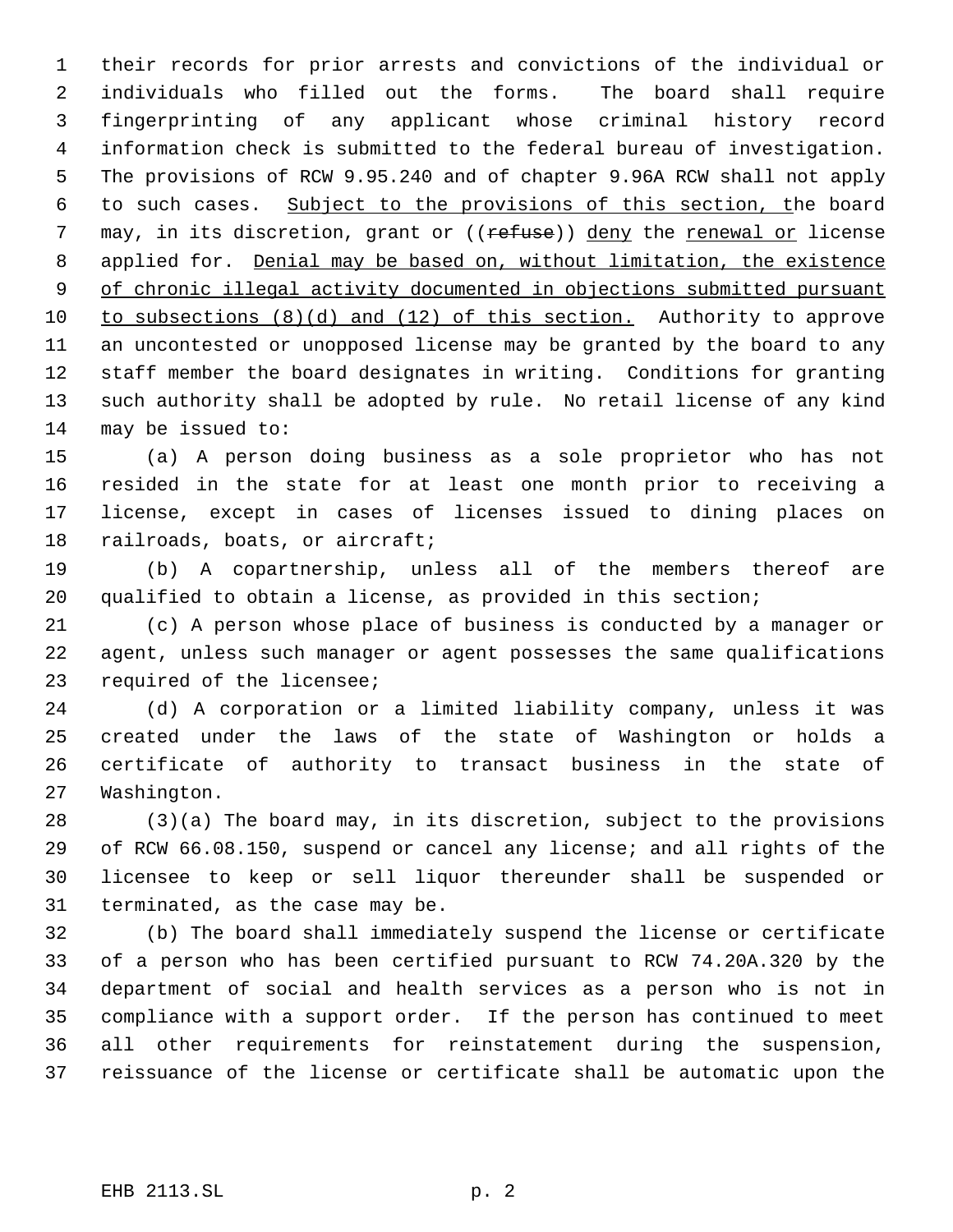board's receipt of a release issued by the department of social and health services stating that the licensee is in compliance with the order.

 (c) The board may request the appointment of administrative law judges under chapter 34.12 RCW who shall have power to administer oaths, issue subpoenas for the attendance of witnesses and the production of papers, books, accounts, documents, and testimony, examine witnesses, and to receive testimony in any inquiry, investigation, hearing, or proceeding in any part of the state, under such rules and regulations as the board may adopt.

 (d) Witnesses shall be allowed fees and mileage each way to and from any such inquiry, investigation, hearing, or proceeding at the rate authorized by RCW 34.05.446, as now or hereafter amended. Fees need not be paid in advance of appearance of witnesses to testify or to produce books, records, or other legal evidence.

 (e) In case of disobedience of any person to comply with the order of the board or a subpoena issued by the board, or any of its members, or administrative law judges, or on the refusal of a witness to testify to any matter regarding which he or she may be lawfully interrogated, the judge of the superior court of the county in which the person resides, on application of any member of the board or administrative law judge, shall compel obedience by contempt proceedings, as in the case of disobedience of the requirements of a subpoena issued from said court or a refusal to testify therein.

 (4) Upon receipt of notice of the suspension or cancellation of a license, the licensee shall forthwith deliver up the license to the board. Where the license has been suspended only, the board shall return the license to the licensee at the expiration or termination of the period of suspension. The board shall notify all vendors in the city or place where the licensee has its premises of the suspension or cancellation of the license; and no employee may allow or cause any liquor to be delivered to or for any person at the premises of that licensee.

 (5)(a) At the time of the original issuance of a spirits, beer, and wine restaurant license, the board shall prorate the license fee charged to the new licensee according to the number of calendar quarters, or portion thereof, remaining until the first renewal of that license is required.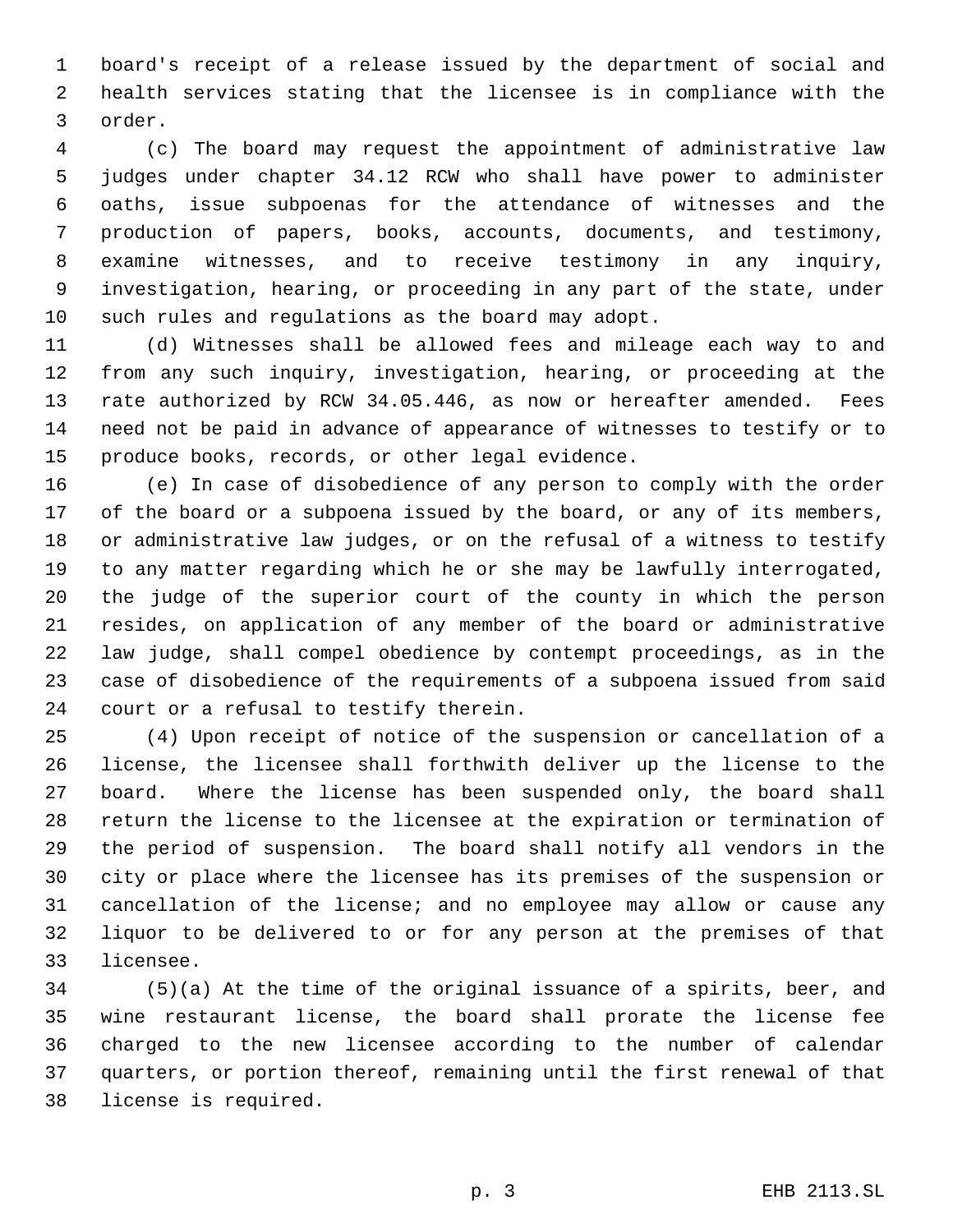(b) Unless sooner canceled, every license issued by the board shall expire at midnight of the thirtieth day of June of the fiscal year for which it was issued. However, if the board deems it feasible and desirable to do so, it may establish, by rule pursuant to chapter 34.05 RCW, a system for staggering the annual renewal dates for any and all licenses authorized by this chapter. If such a system of staggered annual renewal dates is established by the board, the license fees provided by this chapter shall be appropriately prorated during the first year that the system is in effect.

 (6) Every license issued under this section shall be subject to all conditions and restrictions imposed by this title or by rules adopted by the board. All conditions and restrictions imposed by the board in the issuance of an individual license shall be listed on the face of the individual license along with the trade name, address, and expiration date.

 (7) Every licensee shall post and keep posted its license, or licenses, in a conspicuous place on the premises.

 (8)(a) Unless (b) of this subsection applies, before the board 19 issues a new or renewal license to an applicant it shall give notice of such application to the chief executive officer of the incorporated city or town, if the application is for a license within an incorporated city or town, or to the county legislative authority, if the application is for a license outside the boundaries of incorporated cities or towns.

 (b) If the application for a special occasion license is for an event held during a county, district, or area fair as defined by RCW 15.76.120, and the county, district, or area fair is located on property owned by the county but located within an incorporated city or town, the county legislative authority shall be the entity notified by the board under (a) of this subsection. The board shall send a duplicate notice to the incorporated city or town within which the fair is located.

 (c) The incorporated city or town through the official or employee selected by it, or the county legislative authority or the official or employee selected by it, shall have the right to file with the board within twenty days after date of transmittal of such notice, written objections against the applicant or against the premises for which the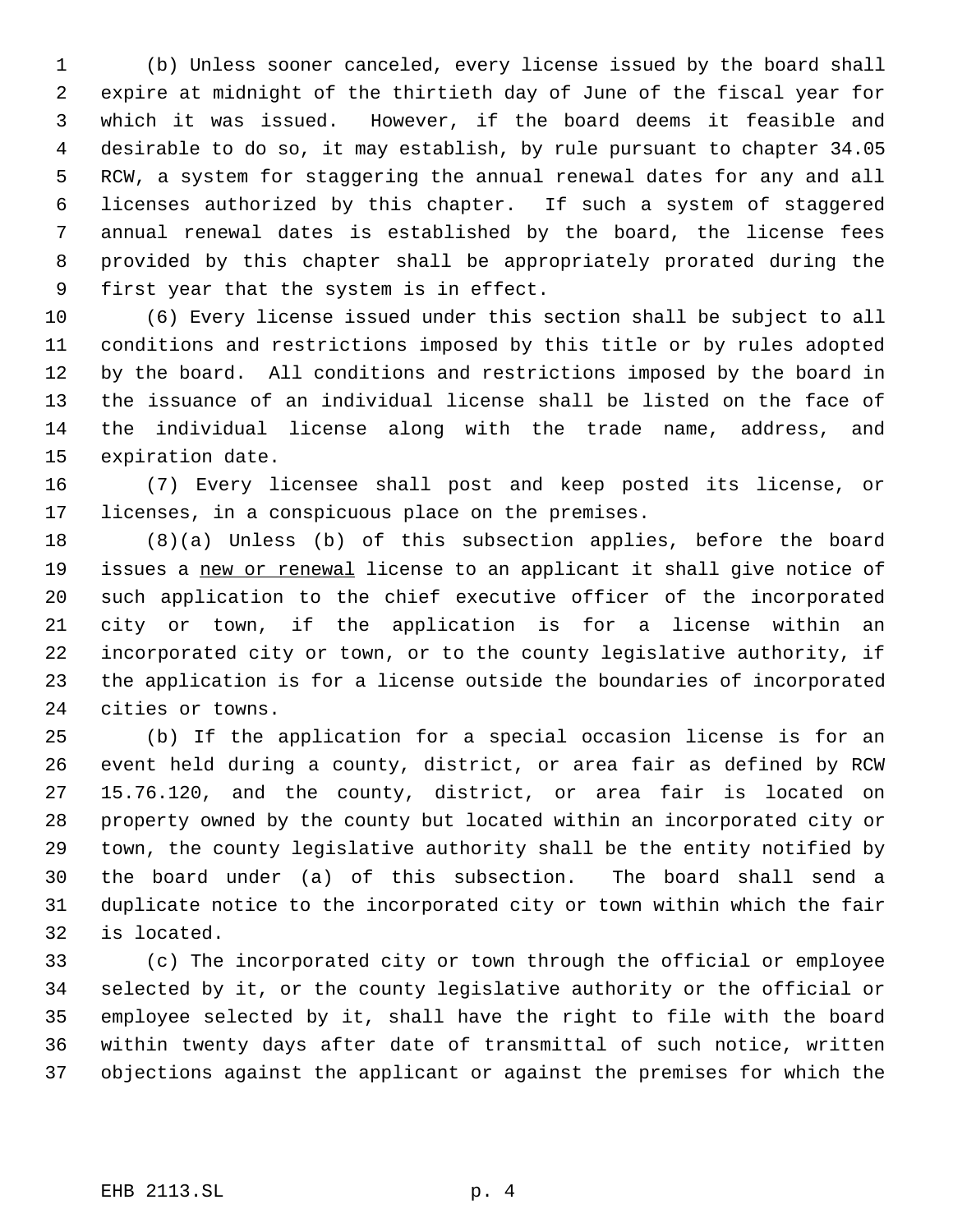1 new or renewal license is asked. The board may extend the time period for submitting written objections.

 (d) The written objections shall include a statement of all facts upon which such objections are based, and in case written objections 5 are filed, the city or town or county legislative authority may request and the liquor control board may in its discretion hold a hearing 7 subject to the applicable provisions of Title 34 RCW. If the board makes an initial decision to deny a license or renewal based on the 9 written objections of an incorporated city or town or county 10 legislative authority, the applicant may request a hearing subject to the applicable provisions of Title 34 RCW. If such a hearing is held 12 at the request of the applicant, liquor control board representatives 13 shall present and defend the board's initial decision to deny a license or renewal.

 (e) Upon the granting of a license under this title the board shall send written notification to the chief executive officer of the incorporated city or town in which the license is granted, or to the county legislative authority if the license is granted outside the boundaries of incorporated cities or towns. When the license is for a special occasion license for an event held during a county, district, or area fair as defined by RCW 15.76.120, and the county, district, or area fair is located on county-owned property but located within an incorporated city or town, the written notification shall be sent to both the incorporated city or town and the county legislative authority.

 (9)(a) Before the board issues any license to any applicant, it shall give (i) due consideration to the location of the business to be conducted under such license with respect to the proximity of churches, schools, and public institutions and (ii) written notice, with receipt verification, of the application to public institutions identified by the board as appropriate to receive such notice, churches, and schools within five hundred feet of the premises to be licensed. The board shall issue no beer retailer license for either on-premises or off- premises consumption or wine retailer license for either on-premises or off-premises consumption or spirits, beer, and wine restaurant license covering any premises not now licensed, if such premises are within five hundred feet of the premises of any tax-supported public elementary or secondary school measured along the most direct route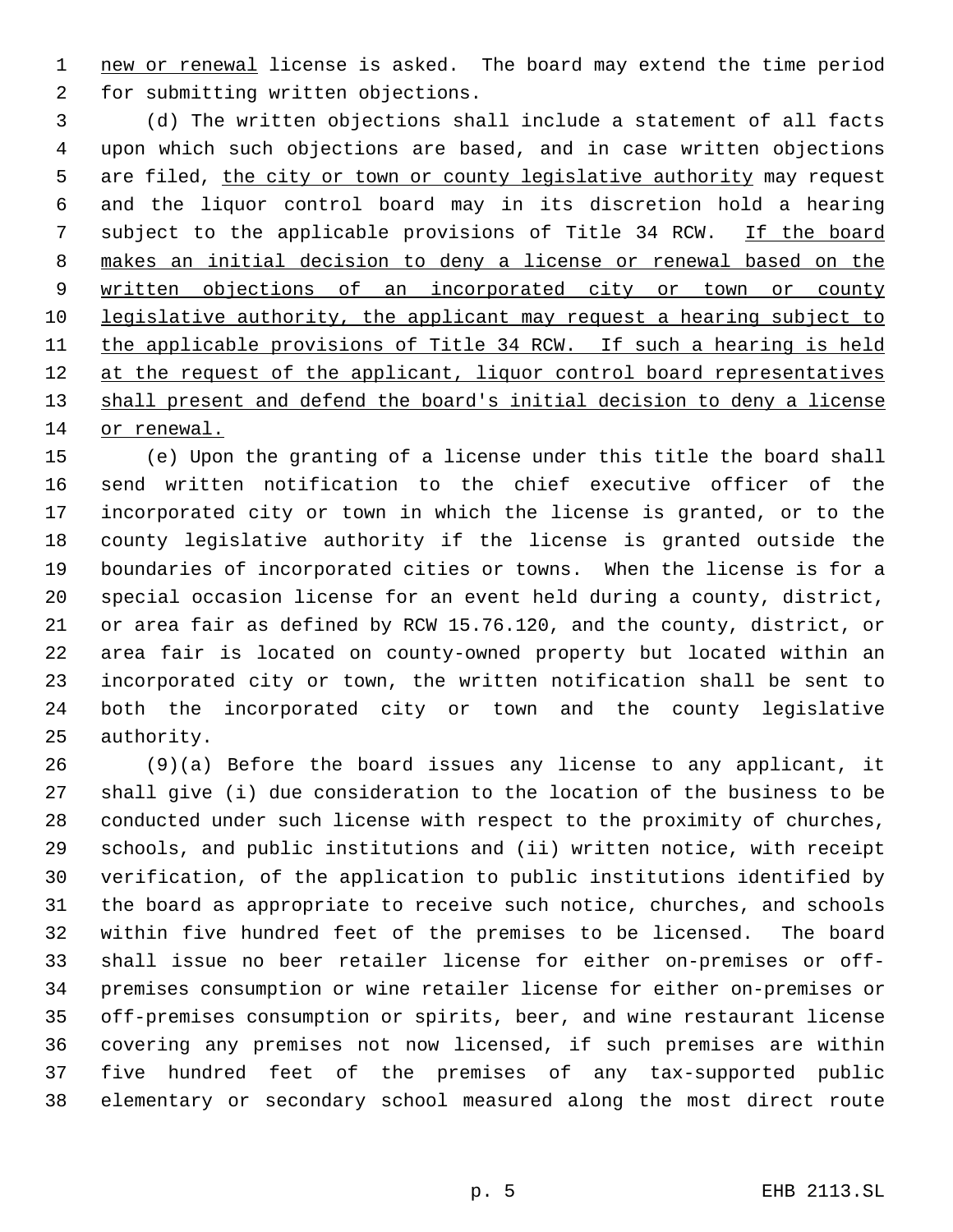over or across established public walks, streets, or other public passageway from the main entrance of the school to the nearest public entrance of the premises proposed for license, and if, after receipt by the school of the notice as provided in this subsection, the board receives written objection, within twenty days after receiving such notice, from an official representative or representatives of the school within five hundred feet of said proposed licensed premises, indicating to the board that there is an objection to the issuance of such license because of proximity to a school. The board may extend the time period for submitting objections. For the purpose of this section, church shall mean a building erected for and used exclusively for religious worship and schooling or other activity in connection therewith. For the purpose of this section, public institution shall mean institutions of higher education, parks, community centers, libraries, and transit centers.

 (b) No liquor license may be issued or reissued by the board to any motor sports facility or licensee operating within the motor sports facility unless the motor sports facility enforces a program reasonably calculated to prevent alcohol or alcoholic beverages not purchased within the facility from entering the facility and such program is approved by local law enforcement agencies.

 (c) It is the intent under this subsection (9) that a retail license shall not be issued by the board where doing so would, in the judgment of the board, adversely affect a private school meeting the requirements for private schools under Title 28A RCW, which school is within five hundred feet of the proposed licensee. The board shall fully consider and give substantial weight to objections filed by private schools. If a license is issued despite the proximity of a private school, the board shall state in a letter addressed to the private school the board's reasons for issuing the license.

 (10) The restrictions set forth in subsection (9) of this section shall not prohibit the board from authorizing the assumption of existing licenses now located within the restricted area by other persons or licenses or relocations of existing licensed premises within the restricted area. In no case may the licensed premises be moved closer to a church or school than it was before the assumption or relocation.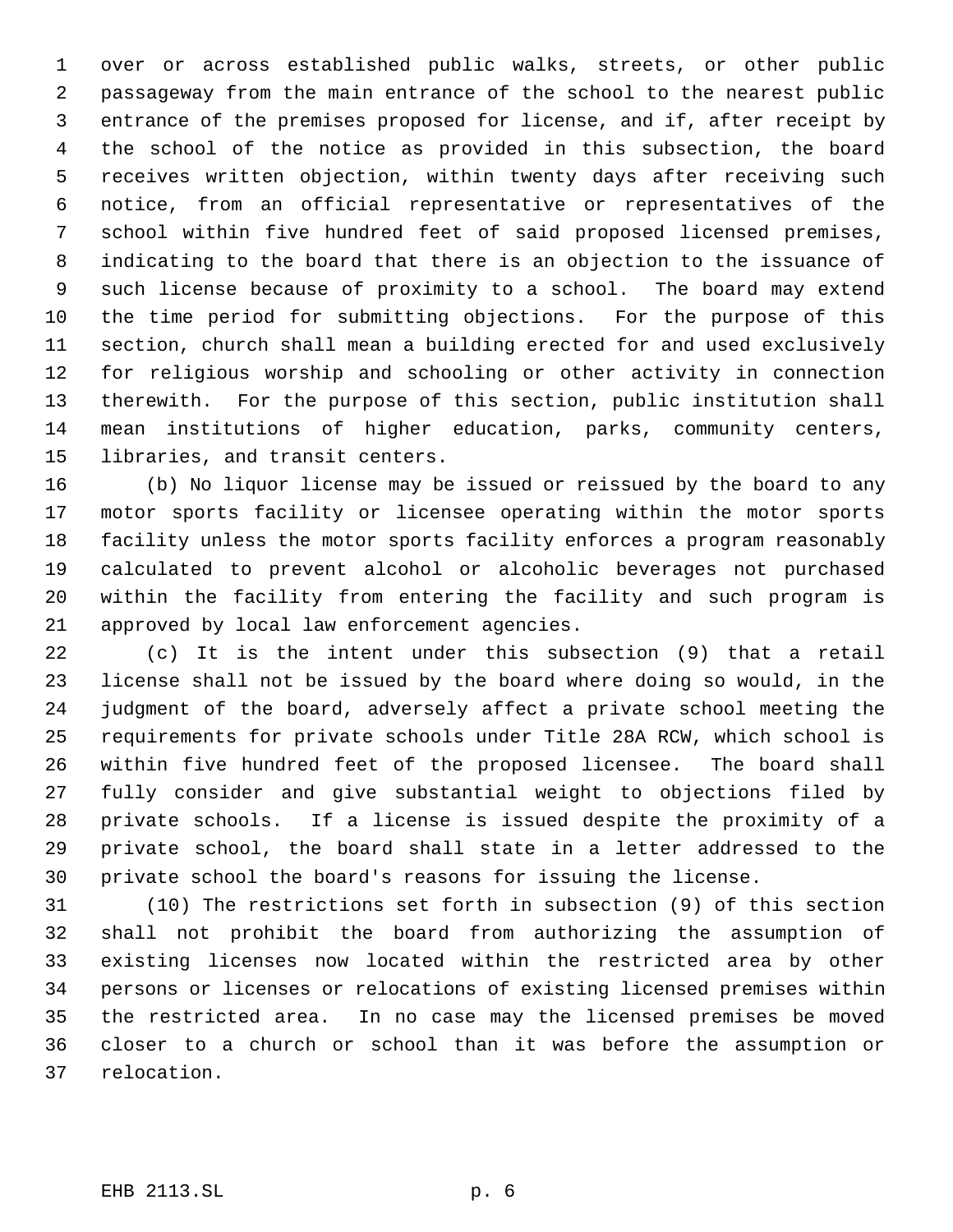(11)(a) Nothing in this section prohibits the board, in its discretion, from issuing a temporary retail or distributor license to an applicant to operate the retail or distributor premises during the period the application for the license is pending. The board may establish a fee for a temporary license by rule.

 (b) A temporary license issued by the board under this section shall be for a period not to exceed sixty days. A temporary license may be extended at the discretion of the board for additional periods of sixty days upon payment of an additional fee and upon compliance with all conditions required in this section.

 (c) Refusal by the board to issue or extend a temporary license shall not entitle the applicant to request a hearing. A temporary license may be canceled or suspended summarily at any time if the board determines that good cause for cancellation or suspension exists. RCW 66.08.130 applies to temporary licenses.

 (d) Application for a temporary license shall be on such form as the board shall prescribe. If an application for a temporary license is withdrawn before issuance or is refused by the board, the fee which accompanied such application shall be refunded in full.

 (12) In determining whether to grant or deny a license or renewal of any license, the board shall give substantial weight to objections 22 from an incorporated city or town or county legislative authority based upon chronic illegal activity associated with the applicant's 24 operations of the premises proposed to be licensed or the applicant's operation of any other licensed premises, or the conduct of the applicant's patrons inside or outside the licensed premises. "Chronic 27 illegal activity" means (a) a pervasive pattern of activity that 28 threatens the public health, safety, and welfare of the city, town, or county including, but not limited to, open container violations, assaults, disturbances, disorderly conduct, or other criminal law violations, or as documented in crime statistics, police reports, emergency medical response data, calls for service, field data, or similar records of a law enforcement agency for the city, town, county, 34 or any other municipal corporation or any state agency; or (b) an unreasonably high number of citations for violations of RCW 46.61.502 associated with the applicant's or licensee's operation of any licensed